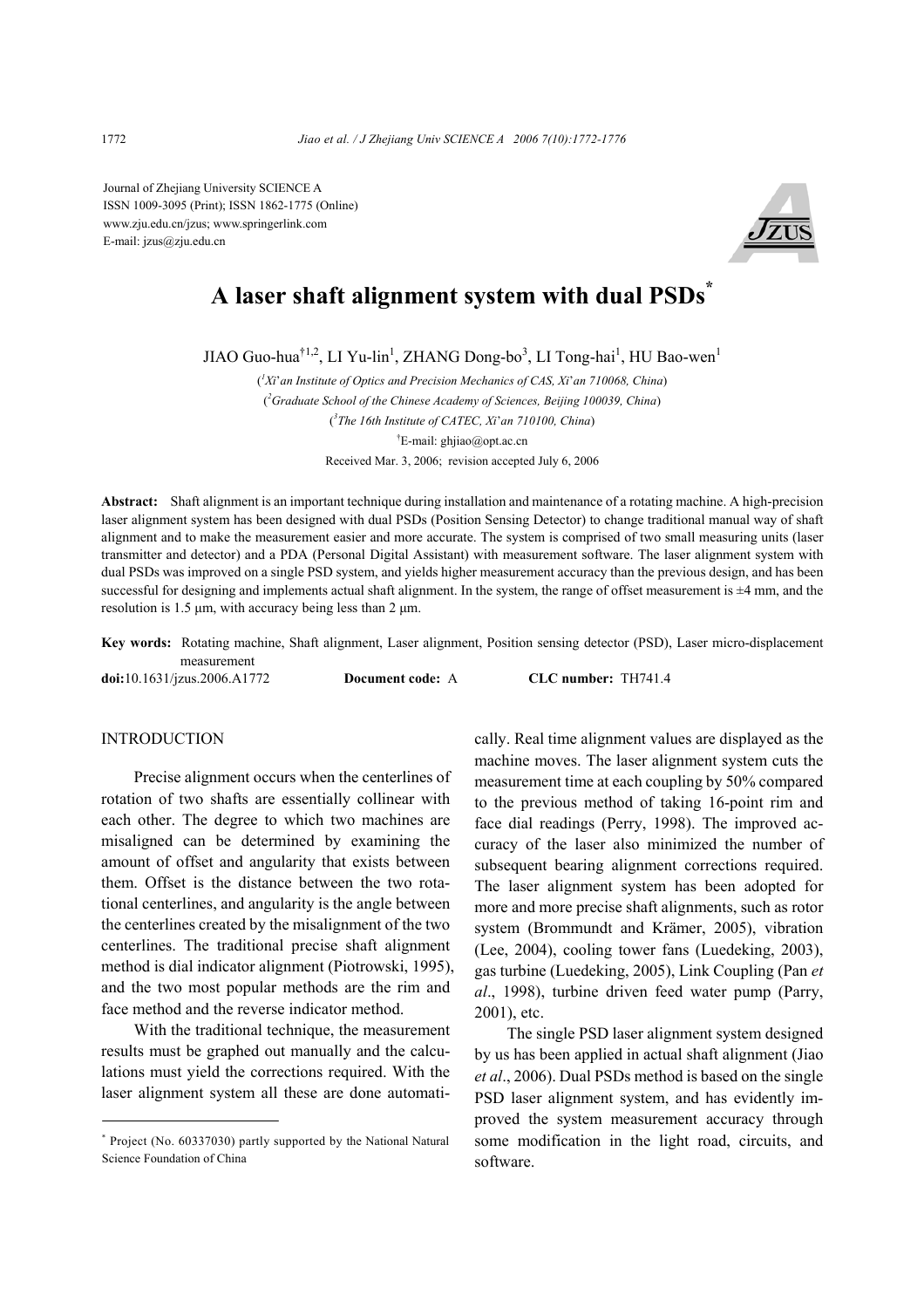## MAIN METHODS AND TECHNIQUES

described by the formula below:

### **Laser alignment system**

The measurement principle of laser alignment is based on the dial indicator method. Alignment by dial indicator is an accurate method provided these potential problems that can adversely affect readings are dealt with correctly (Studenberg, 2002; VibrAlign Inc., 2002): (1) indicator bar sag, (2) indicator hysteresis, (3) low resolution, (4) reading errors, (5) role in mechanical linkages, (6) components the indicator touches magnetized by an exciter, (7) shaft axial play.

Instead of steel bars with dials, it uses laser beam. Unlike steel bars, the laser beams do not have the disadvantage of sagging. In addition, PSD provides a high resolution and PSD signal processing circuit calculates the readout of laser system, so it eliminates human errors. All of that contribute to high degree of accuracy. The schematic overview of the laser alignment system is given in Fig.1.



**Fig.1 Schematic overview of the laser alignment system**

#### **Design with dual PSDs**

In the optics design, compared with the single PSD laser alignment system, the dual PSDs laser alignment system adds a prism between the laser transmitter and the detector. As Fig.2 shows, the 45° prism separates the incidence laser light to two beams, and the beams finally project to the PSD surface.



**Fig.2 Structure of the laser alignment system with dual PSDs** 

From the feature of PSD (Perry, 2001), we know the position of the incidence light spot on each PSD is

 $1 \t 2$ Position  $X = \frac{L_x}{2} \cdot \frac{X_1 - X_2}{X_1 + X_2}$ ,  $=\frac{L_{x}}{2} \cdot \frac{X_{1}-X}{X_{1}+X}$  $1 \quad 12$ Position  $Y = \frac{-y}{2} \cdot \frac{1}{Y_1 + Y_2}$ ,  $Y = \frac{L_y}{\sigma} \cdot \frac{Y_1 - Y_2}{\sigma}$  $=\frac{L_y}{2} \cdot \frac{Y_1 - Y_2}{Y_1 + Y_2}$ 

where  $L_x$  and  $L_y$  are PSD length in the *X* and *Y* directions, respectively. Moreover,  $X_1, X_2, Y_1$  and  $Y_2$  are the photoelectric currents generated by the incident light respectively.

In the dual PSDs method, the light spots on each PSD are enantiomorphous about *Y*-axis. Therefore, we can calculate the spot position through the two PSDs. The relationship of them is:

$$
PosX = \frac{PosX_1 - PosX_2}{2},
$$

$$
PosY = \frac{PosY_1 + PosY_2}{2},
$$

where *PosX* and *PosY* are the final position values of the light spot, and  $(PosX_1, PosY_1)$ ,  $(PosX_2, PosY_2)$  are the positions of the light spot on PSD 1 and PSD 2, respectively.

By this way, we can decrease the error of the system, and provide a method we describe subsequently to calibrate the laser light at the beginning of alignment.

### **PSD signal processing**

PSD is a photoelectric device that converts an incident light spot into four photoelectric currents, which can be calculated to continuous position data. Most of the calculation methods are based on the circuit by ACU (Analog Computational Units) (Hamamatsu Photonics, 2001; Jin and Li, 1998). In that way, the light spot position data were converted to a voltage signal, which can be acquired by ADC (Analog-to-Digital Converter). Nevertheless, those components in circuit such as amplifier or ACU will bring some additional noises to the system which are difficult to reduce.

We adopt a method that calculates the light spot position by an SCM (Single Chip Micyoco), MSC1210, which is a mixed signal device incorporating a high-resolution delta-sigma ADC, an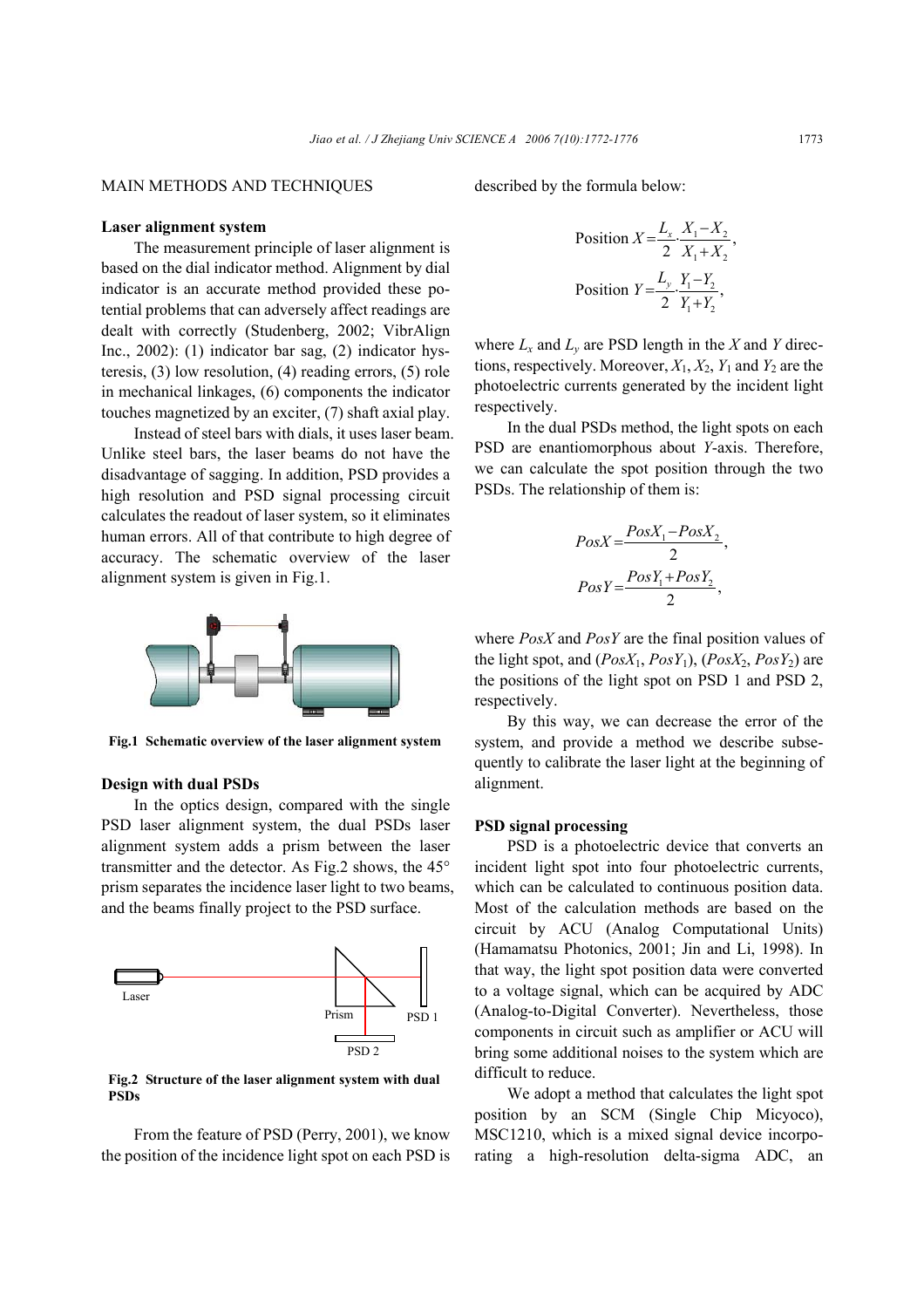8-channel multiplexer, and an 8-bit microcontroller (Texas Instruments, 2002). Therefore, one MSC1210 completely deals with eight channels signals of the two PSDs. Only a little component is needed in the signal processing circuit. It improves the stability of the detector unit by greatly decreasing the electrocircuit noise.

# SYSTEM DESIGN

The laser alignment system with dual PSDs is comprised of two small measuring units (laser transmitter and detector) and a PDA with measurement software. A schematic of the laser alignment system is given in Fig.3.



**Fig.3 The laser alignment system with dual PSDs**

#### **Laser transmitter unit**

The laser transmitter unit is made up of diode laser and the mechanism with built-in micrometer screws for adjustment of the laser beam in horizontal and vertical level. From the PSD response spectrum, the peak sensitive wavelength of this PSD is 960 nm, but it is necessary that the light must be visible when the operator adjusts the angle of incidence at the pre-alignment of shaft calibration. So the 635 nm diode laser was selected in the visible wavelength region. Because of the PSD's feature which is sensitive to the light spot barycenter, the light wavelength or intensity does not hamper the precision of the light spot position.

# **Laser detector unit**

PSDs and the PSD signal processing circuit comprise the laser detector unit. In the dual PSDs signal processing, the method adopted is similar to the single signal processing (Luedeking, 2005), i.e., use

software arithmetic to calculate the value of the laser spots position on PSD to replace the pure circuit method which usually involves many components between detector and CPU, such as ACU, ADC, etc. These components will bring to the system some additional noises that are difficult to reduce. An SCM, MSC1210, has been selected as the key chip of the detectors. The MSC1210 includes a 24-bit resolution ADC consisting of an input multiplexer (MUX), an optional buffer, a Programmable Gain Amplifier (PGA), and a digital filter (Studenberg, 2002). The architecture is described in Fig.4.

The PSD sensor and CPU are connected directly. It was proved in a later test that this method can efficiently remove those noises and improve the system accuracy and stability.

The photoelectric currents generated by PSD flow through the amplifier circuit and are converted into voltage signals. Then MSC1210 converts those voltage signals into digital value, and transports them to the PDA through RSC232. The software on the PDA calculates the position of the light spot when the data is received.

### **Measurement software on the PDA**

During shaft calibration, the laser transmitter and detector units are mounted on the stationary and the movable machine, respectively. After the measurement software is started, the program may ask for every necessary distance datum, and then, must measure and input the distances between the measuring units and feed the software, after the software waits for the data of the laser detector unit. The whole measurement is carried out step-by-step on the display. The shafts with measuring units are turned to position 9 o'clock, and then 12 o'clock, and finally 3 o'clock, after which offset, angular values and shim adjustment values are clearly displayed on the PDA screen. Both horizontal and vertical values are shown "live", so that it is easy to adjust the machine.

#### **Laser beam calibration at pre-alignment**

To obtain the best possible conditions for shaft alignment, it is necessary to check whether the incidence angle of the laser beam projected to the PSD surface is perpendicular. From Fig.2, we know only if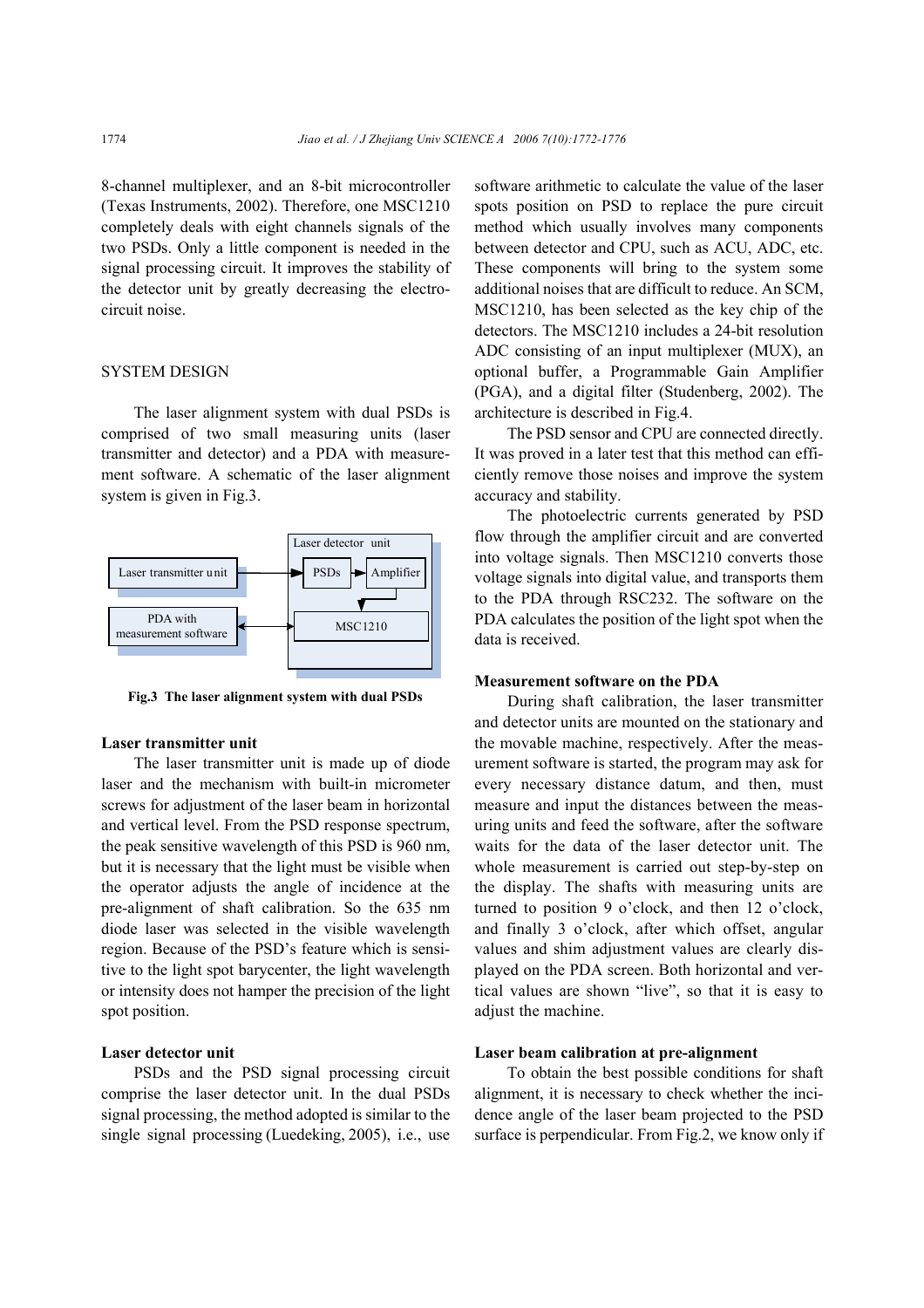

**Fig.4 Block diagram of the MSC1210**

the laser light spot on each PSD is at the PSD center, the laser light can be said to be perpendicularly incident to the detector unit. Therefore, in the selfcalibration software, we defined an acceptable range to adjust the laser transmitter unit.

As Fig.5 describes, if the spot position is out of the inner circle (radius= $25.4 \mu m$ ), we screw the four dimension adjustment in the laser transmitter until the spot falls into the circle.



**Fig.5 Laser beam calibration at pre-alignment. (a) Before adjustment; (b) After adjustment**

# SYSTEM TEST

The test is same as that in the previous method (Luedeking, 2005) that mounts the laser transmitter on a plane with built-in micrometer screwing for indicating the laser transmitter movement in horizontal and vertical level, and fixing the plane and the laser detector on a steady workbench. Additionally, we put the single PSD system into the test as Fig.6 shows. First step of the test is to adjust the laser beam to be centered perpendicular to the PSD chip surface. Subsequently, we adjust the micrometer  $1 \mu m$  in horizontal and vertical level each time. Simultaneously, we record the position value of the light spot.



**Fig.6 Installation of the test**

After the test, we list the measured values and compare them with the previous values measured by the single PSD system in Table 1.

From Table 1, we can see the laser alignment system with the dual PSDs yields higher accuracy than the single PSD system. In the measurement range  $(\pm 4000 \text{ }\mu\text{m})$ , the variance of the dual PSDs